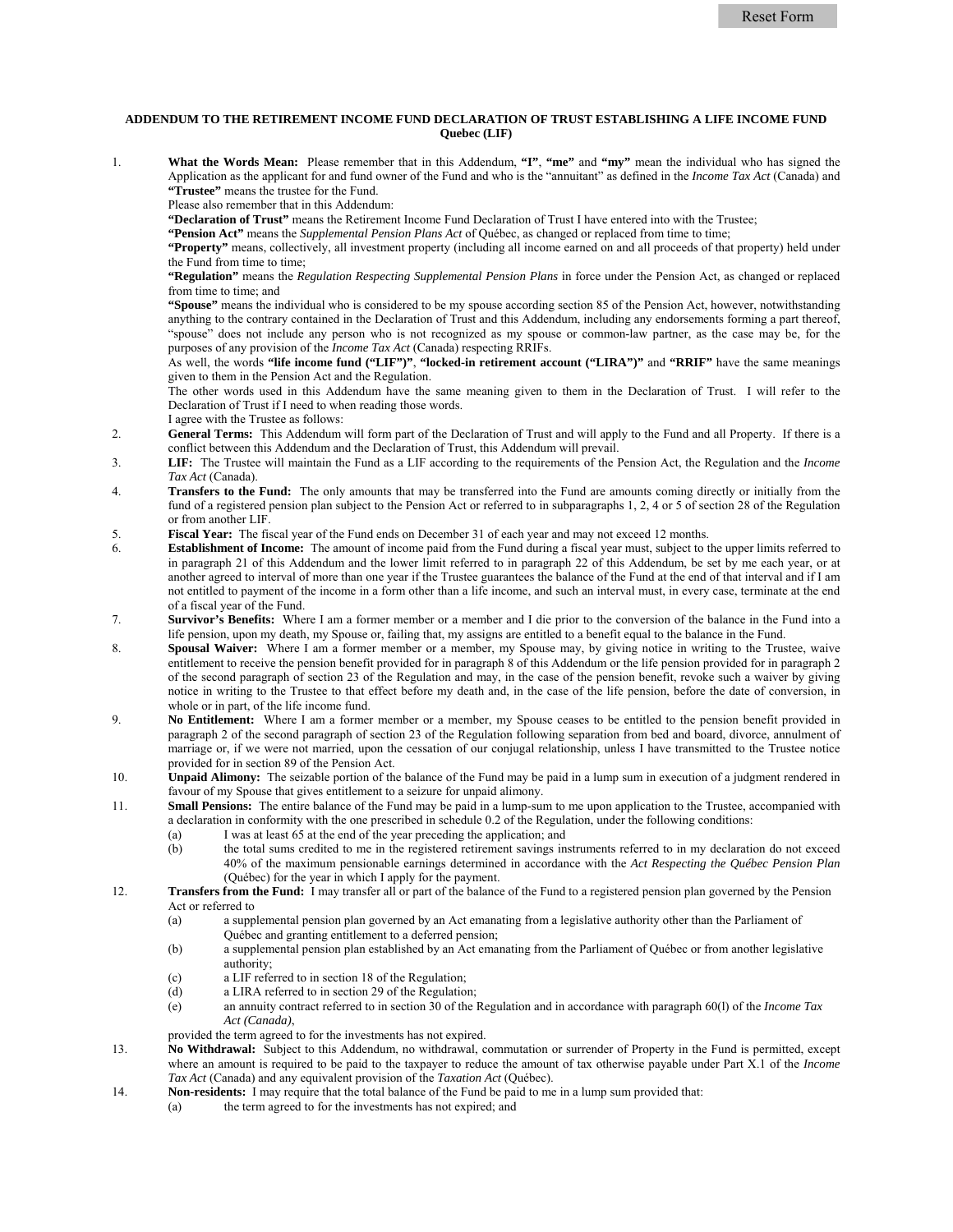- (b) I have not resided in Canada for at least two years.
- 15. **Investment Powers:** The powers that, where applicable, are granted to me with respect to the investment of the Property in the Fund are set out in the Declaration of Trust.
- 16. **Valuation:** The methods and factors used to establish the value of the Fund for the purpose of a transfer of Property, a conversion into a pension or a transfer upon my death, are set out in the Declaration of Trust.
- 17. **Income in Excess of Maximum:** If the income paid to me during a fiscal year of the Fund exceeds the maximum amount that may be paid to me in accordance with the Regulation or this Addendum, I may, unless the payment is attributable to a false declaration by me, require the Trustee to pay to me, as a penalty, a sum equal to the surplus income paid.
- 18. **Amendments:** The Trustee may not make any amendment that would have the effect of reducing benefits under the Fund unless, before the date of the amendment, I have the right to transfer the balance of the Fund and receive, not less than 90 days before the date on which I may exercise that right, a notice indicating the nature of the amendment and the date from which I may exercise that right.
- 19. **Identifiable Securities:** The transfers referred to in paragraphs 12 and 18 of this Addendum may, at the Trustee's option and unless otherwise stipulated, be effected by remittance of the investment securities of the Fund.
- 20. **Permitted Amendments:** The Trustee may not, except to fulfil requirements under law, make any amendments to the Declaration of Trust, other than those provided for in paragraph 18 of this Addendum without having previously notifying me, however, the Trustee may amend the Fund to the extent that it remains in conformity with the standard LIF contract amended and registered with the Régie des rentes du Québec.
- 21. **Amount of Income:** The amount of income paid during a fiscal year of the Fund may not exceed the amount "M" in the following formula:

 $M = A + E$ where  $E = [(FxC) - (A/D)]$ 

and where

- A = the maximum temporary income for the fiscal year determined in accordance with sections 20.4 and 20.5 of the Regulation, or, if no amount is so determined, the figure zero;
- F = the factor provided for in schedule 0.6 of the Regulation with respect to the reference rate for the year covered by the fiscal year and my age at the end of the preceding year;
- $C =$  the balance of the Fund at the beginning of the fiscal year, increased by any sums transferred to the Fund after that date and reduced by any sums originating directly or not during the same year from a LIF of mine; and
- $D =$  the factor provided for in schedule 0.7 of the Regulation with respect to my age at the end of the year preceding the one covered by the fiscal year.

The amount "E" may not be less than zero, except to the extent that the *Income Tax Act* (Canada) requires the payment of a higher amount.

- 22. **Minimum Income:** The amount of income paid during the fiscal year of the Fund may not be less than the minimum amount prescribed for a RRIF in the *Income Tax Act* (Canada) and the provisions of the *Taxation Act* (Québec), determined on the basis of my age. That amount may be determined on the basis of the age of my Spouse where my Spouse is younger than I am. Where the maximum amount is less than the minimum amount required under the *Income Tax Act* (Canada), the minimum amount will prevail.
- 23. **Temporary Income (Age 54 to 65):** Where I am at least 54 but less than 65 at the end of the year preceding the filing of an application for temporary income with the Trustee, and the application is accompanied with a declaration complying with that prescribed in schedule 0.4 of the Regulation, I shall, until the end of the year in which I reach 65, receive such temporary income which, if the payment of a portion of the temporary income is made in the form of a transfer to a registered retirement savings instrument of which the balance is not to be converted to a life annuity, shall not exceed the upper limit "A" referred to in paragraph 21 of this Addendum determined by assuming that I am not entitled to a temporary income, until the end of the year in which I reach 65.
- 24. **Temporary Income (Under Age 54):** Where I am less than 54 at the end of the year preceding the filing with the Trustee of an application for temporary income, a declaration complying with that prescribed in schedule 0.5 of the Regulation and a written undertaking by me to request a suspension of the temporary income as soon as the my income, excluding the temporary income, reaches the amount described in clause (a) below, I shall receive the balance of the Fund, in whole or in part, in monthly payments none of which may exceed one twelfth of the amount "X" where "X" is the difference between the following amounts:
	- (a) 40% of the maximum pensionable earnings determined, for the year in which the payment is made, pursuant to the *Act Respecting the Québec Pension Plan* (Québec); and
	- (b) 75% of my income for the 12 months that follow, excluding the temporary income.

As soon as my income, excluding the temporary income, reaches the amount described in clause (a), the Trustee will suspend the payment of the temporary income.

Where I am either a member of the registered pension plan where the member is entitled to receive a pension from the registered pension plan or the Spouse of a member of a registered pension plan where the Spouse is entitled to receive a pension from the registered pension plan, I may apply once a year for the transfer from the registered pension plan to the Fund of an amount equal to the lesser of:

- (c) the amount which, in addition to the balance in the Fund, would allow the Fund to pay the amount "X" referred to in this paragraph of the Addendum; and
- (d) the value of my benefits under the registered pension plan.

25. **Information Statements:** The Trustee agrees to provide the information referred to in sections 24 to 26 of the Regulation as, when and to those persons described therein.

- 26. **Conditions for Conversion:** All or a part of the balance of the Fund may only be converted, in accordance with paragraph 60(l) of the *Income Tax Act* (Canada), and on the following conditions:
	- (a) the insurer guarantees payment of the pension in periodic, equal amounts that may not vary unless each of them is uniformly increased in accordance with an index or a rate provided for in the annuity contract or uniformly adjusted by reason of a seizure effected on my benefits, a redetermination of my pension, a partition of my benefits in favour of my Spouse, the payment of a temporary pension under the requirements provided for in section 91.1 of the Pension Act or the option provided for in subparagraph 3 of the first paragraph of section 93 of the Pension Act; and